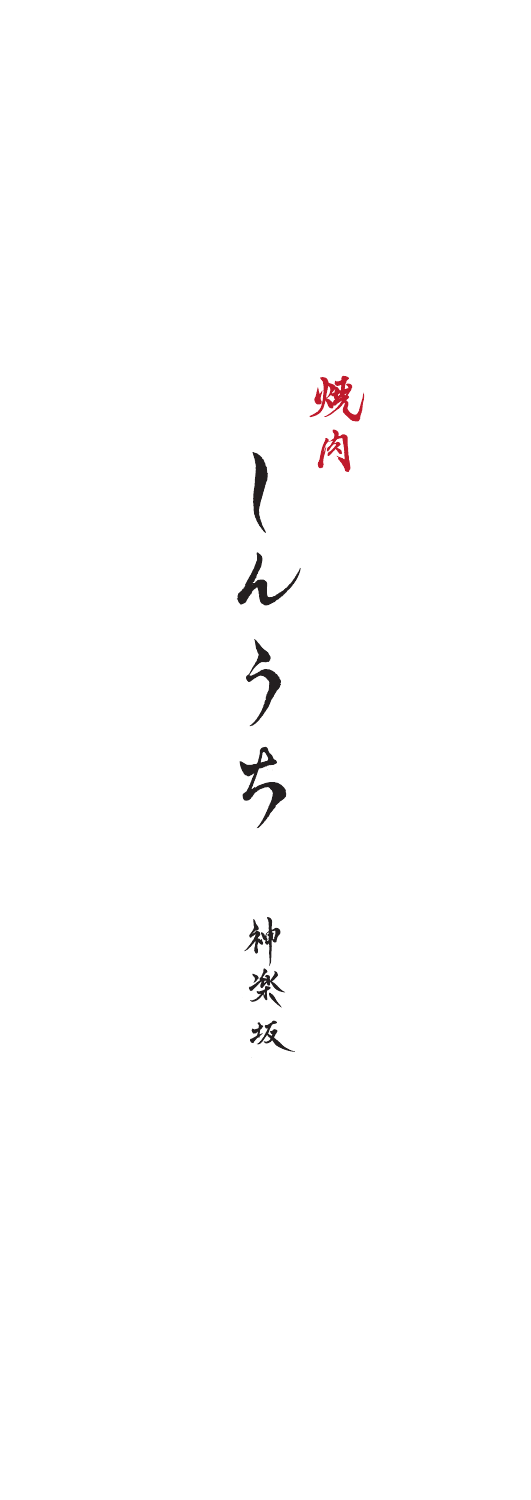霜降肉

| マ上カルビ<br>Special beef short rib          | タレ  塩        | ¥2000              |
|------------------------------------------|--------------|--------------------|
| マ カルビ<br>Beef short rib                  |              | <b>タレ ¥I500</b>    |
| ▼【 厚切り上ハラミ<br>Thick sliced outside skirt | タレ  塩  ¥3600 |                    |
| せいラミ<br>Beef outside skirt               | タレ幅 ¥2500    |                    |
| ← 上ミスジ<br>Special beef top blade muscle  | タレ阻 ¥2900    |                    |
| そ トモサンカク<br>Tri-tip                      | タレ国 ¥2300    |                    |
| 赤身肉                                      |              |                    |
| 上ロース<br>H<br>Special beef loin           |              | タレ ¥2500           |
| ロース<br><b>A</b><br>Beef loin             |              | $700$ ¥I800        |
| とうがらし<br>$\sqrt{2}$<br>Beef chuck tender | タレ           | ¥2200              |
| しんしん<br>Knuckle main muscle              |              | $3 \text{V}$ ¥2200 |
| フィレ<br>Fillet                            |              | 塩  ¥3300           |
| シャトーブリアン150g 厘 ¥9000<br>Chateau brian    |              |                    |
| すき焼き                                     |              |                    |



みすじすき焼き [割9下] ¥2800 Sukiyaki

 $\overline{\mathbf{r}}$ 

みすじトリュフすき焼き ¥3800 Truffle-Sukiyaki

名古屋コーチンの若たまご ¥300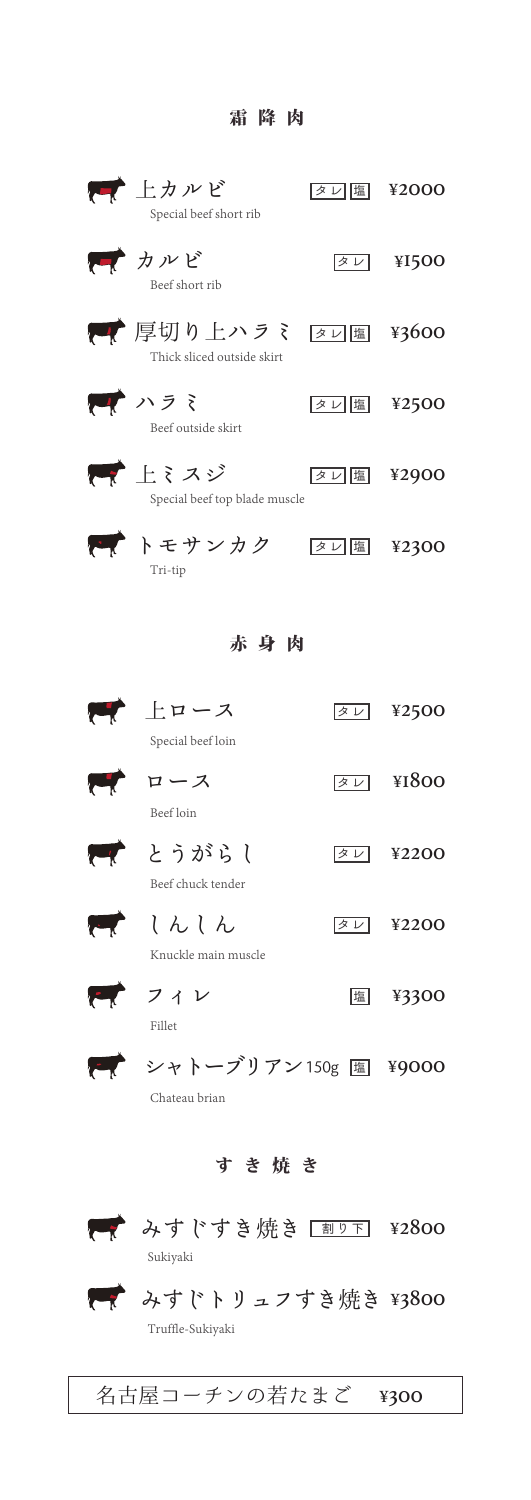| 薄切り生タン<br>Sliced cut row tongue             |                | ¥I8OO          |
|---------------------------------------------|----------------|----------------|
| 生芯タン<br>Row core tongue                     |                | ¥2800          |
| 黒毛和牛タンシタ<br>Wagyu tongue ribs               |                | ¥I6OO          |
| 黒毛和牛タン<br>Wagyu tongue                      |                | ¥3600          |
| 黒毛和牛上タン<br>Wagyu special tongue             |                | ¥4800          |
|                                             | ホルモン           |                |
| もつしゃぶ<br>Motusyabu                          |                | ¥I6OO          |
| ホルモン MIX<br>1.5 人前<br>Assorted beef Innards | 味噌 辛みそ 国 ¥I800 |                |
| 上ミノ<br>Beef rumen                           | 味噌 辛みそ 塩 ¥I400 |                |
| 塩ホルモン(キャラ)<br>Beef abomasum                 | 塩              | 4900           |
| ちょうちょ(コプチャン)<br>Beef small intestine        | 味噌 辛みそ 塩 ¥IIOO |                |
| しまちょう(テッチャン)<br>Beef large intestine        | 味噌 辛みそ 塩 ¥1300 |                |
| センマイ<br>Beef omasum                         |                | 塩  ¥800        |
| 厚切りハツ<br>Thick sliced heart                 | 塩              | ¥900           |
| トロハツ<br>Sliced beef heart                   | 味噌<br>塩        | ¥900           |
| レバー<br><b>Beef</b> liver                    | 味噌             | 」塩 ¥IOOO       |
| 特上レバー                                       |                | <b>塭 ¥I400</b> |

Special beef liver

¥1400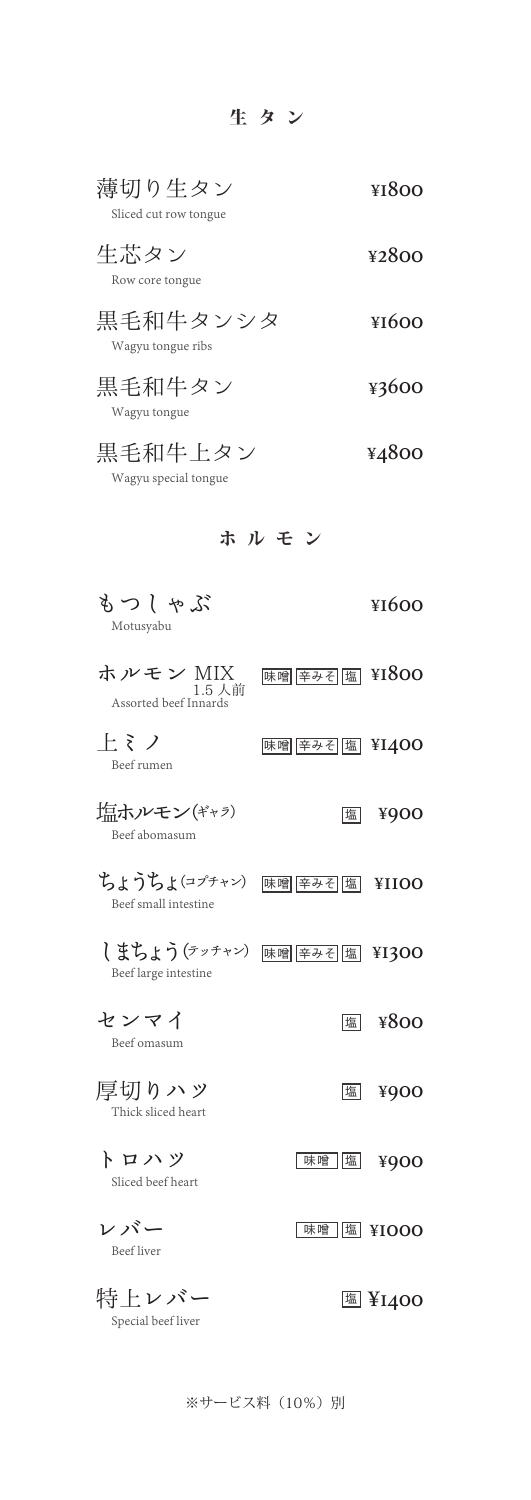| レアステーキユッケ仕立て                                | ¥I800 |
|---------------------------------------------|-------|
| Rare steak-Yukhoe<br>レアステーキユッケトリュフ什立て \2800 |       |
| Truffle Yukhoe                              |       |
| 上 ミ ノ 刺 (鬼おろしポン酢)<br>Beef rumen sashimi     | ¥HOO  |
| 生せんまい刺                                      | 4000  |
| Beef omasum sashimi<br>ハツ刺                  | ¥JOOO |
| Beef heart Sashimi                          |       |

キムチ

| キムチの盛り合わせ<br>Assorted kimuchi    | 1200 |
|----------------------------------|------|
| 白菜キムチ<br>Chinese cabbage kimuchi | 4600 |
| オイキムチ<br>Cucumber kimuchi        | ¥600 |
| カクテキ<br>Radish kimuchi           | ¥რიი |
| セロリキムチ<br>Celery kimuchi         | ¥600 |
| チャンジャ<br>Fish innards kimuchi    | ¥რიი |

一 品

| サンチュ盛り合わせ<br>Korean lettuce *Just put some beef on it and roll it up. | ¥7OO |
|-----------------------------------------------------------------------|------|
| チョレギサラダ<br>Korean style salad                                         | ¥800 |
| ノンオイル塩サラダ<br>Non-oil Salt salad                                       | ¥800 |
| 春菊とゴルゴンゾーラのサラダ \IOOO<br>Gorgonzola cheese and Crowndaisy salad        |      |
| ホルモン煮込み<br>Stewed innerds                                             | ¥700 |
| 韓国のり<br>Korean seaweed(nori)                                          | 4300 |
| ナムル盛り合わせ<br>Assorted namul                                            | ¥900 |
| 青森にんにくのオイル焼<br>Grilled garlic(AOMORI)                                 | ¥800 |
| 野菜焼盛り合わせ<br>Grilled mixed vegetable                                   | ¥7OO |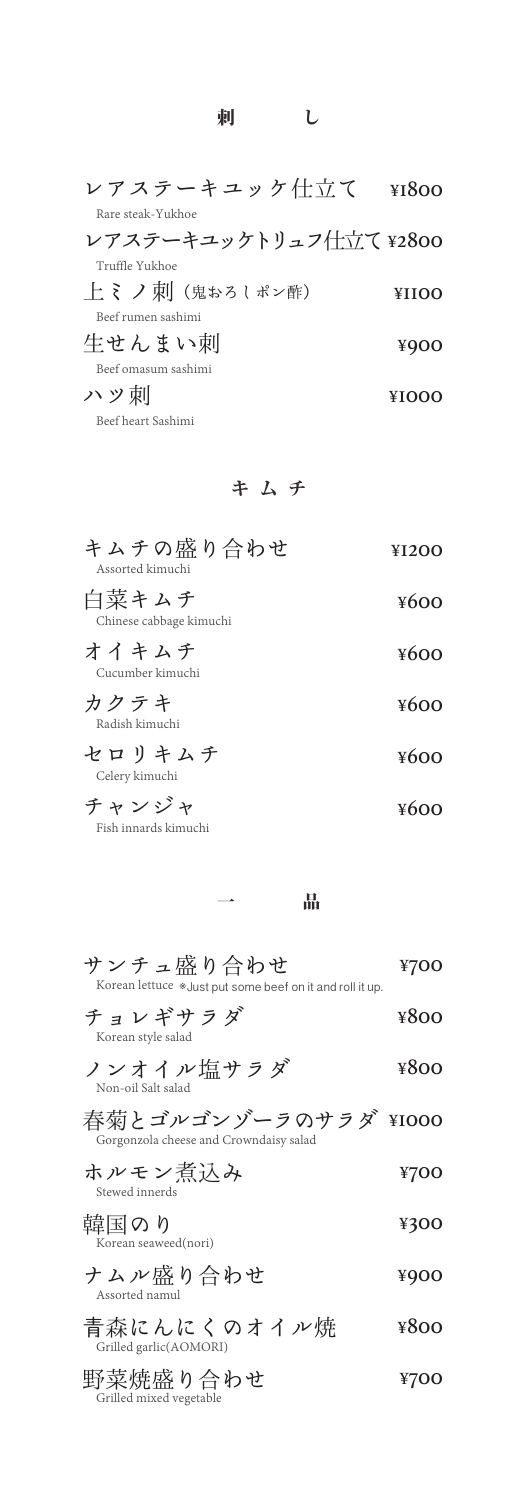ごはん・麺

| ごはん                                           | (中)             | (大)<br>¥300 ¥350 ¥450 |
|-----------------------------------------------|-----------------|-----------------------|
| Rice<br>土鍋ごはん<br>Clay pot cooked rice         | (茶碗2杯分)<br>¥900 | (茶碗4杯分)<br>¥1600      |
| 欧風和牛カレー<br>Japanese beef curry                |                 | ¥700                  |
| ドドンバ<br>Bibimbap (korean Mixed Rice)          |                 | ¥900                  |
| 石焼ビビンバ<br>Stone-Roasted Bibimbap              |                 | ¥I400                 |
| しんうちおにぎり<br>"SHINUCHI" Rice Ball              |                 | ¥700                  |
| 辛いクッパ<br>Beef streak spicy soup In Rice       |                 | ¥IOOO                 |
| 玉子クッパ<br>Egg Soup In Rice                     |                 | 4800                  |
| 冷麺<br>Cold Noodles                            |                 | ¥700                  |
| ひと口すだち麺<br>Sudachi Cold Noodles (Take a bite) |                 | ¥600                  |

辛いスープ 玉子スープ テールスープ Beef streak spicy soup Egg Soup Tail Soup(Beef) ¥800 ¥600 ¥1300

スープ

甘 味

| 五郎島金時芋とバニラアイス<br>Sweet potato and vanilla icecream | ¥800 |
|----------------------------------------------------|------|
| 皮ごとおろした林檎のシャーベット<br>Apple Sherbet                  | ¥600 |
| 宇治抹茶を使ったアイス<br>"UJI" Matcha Ice Cream              | ¥რიი |
| バニラアイス<br>Vanilla Icecream                         | ¥500 |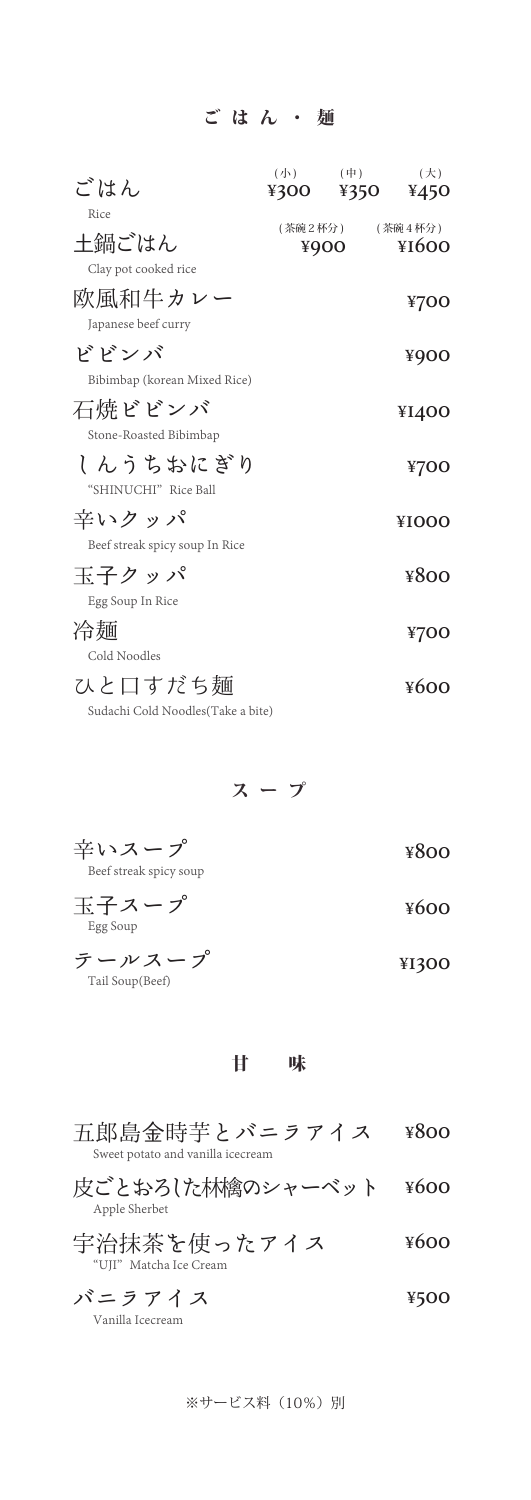ビール Beer

| アサヒスーパードライ牛<br>Asahi draft beer  | $\angle$ 800 |
|----------------------------------|--------------|
| アサヒスーパードライ牛大<br>Asahi draft beer | 41300        |
| アサヒドライゼロ<br>Non alcoholic beer   | 4700         |

サワー sour

| 生レモンサワー<br>Lemon sour | $\angle$ 800 |
|-----------------------|--------------|
| 蜂蜜ゆずサワー               | $\angle 900$ |
|                       |              |
| $Honey --- sour$      |              |
| 黒ウーロンハイ               | 4800         |
| Shochu and oolong     |              |
| 緑茶ハイ                  | 4800         |
| Shochu and green tea  |              |
|                       |              |

|                          | 烍        | 酎 | Shochu |       |
|--------------------------|----------|---|--------|-------|
| $\mathbb{R}$             | ・ロック・水割り |   | ・お湯割   | ソーダ   |
| 黒伊佐錦<br>Kuroisa-nhishiki |          |   |        | ¥800  |
| 明るい農村                    |          |   |        | ¥900  |
| Akarui-nouson<br>赤兎馬     |          |   |        | ¥900  |
| Sekitoba<br>魔王           |          |   |        | ¥1300 |
| Maō<br>村尾                |          |   |        | ¥1400 |
| Murao                    |          |   |        |       |
| 森伊蔵<br>Moriizō           |          |   |        | ¥1800 |
| 二階堂<br>Nhikaidou         |          |   |        | ¥800  |
|                          |          |   |        |       |

果 実 酒 Fruit wine

| レート・ロック・水割り・お湯割・ソータ                 |      |
|-------------------------------------|------|
| 加賀梅酒<br>Plum wine                   | ¥900 |
| 温州みかんのお酒<br>Mandarin orange liqueur | ¥900 |
| ゆずのお酒<br>Yuzu liqueur               | ¥900 |
| 津軽りんごのお酒<br>Apple liqueur           | ¥900 |
| カシスオレンジ<br>Cassis orange            | 4900 |
| カシスソーダ<br>Cassis oolong             | ¥900 |
|                                     |      |